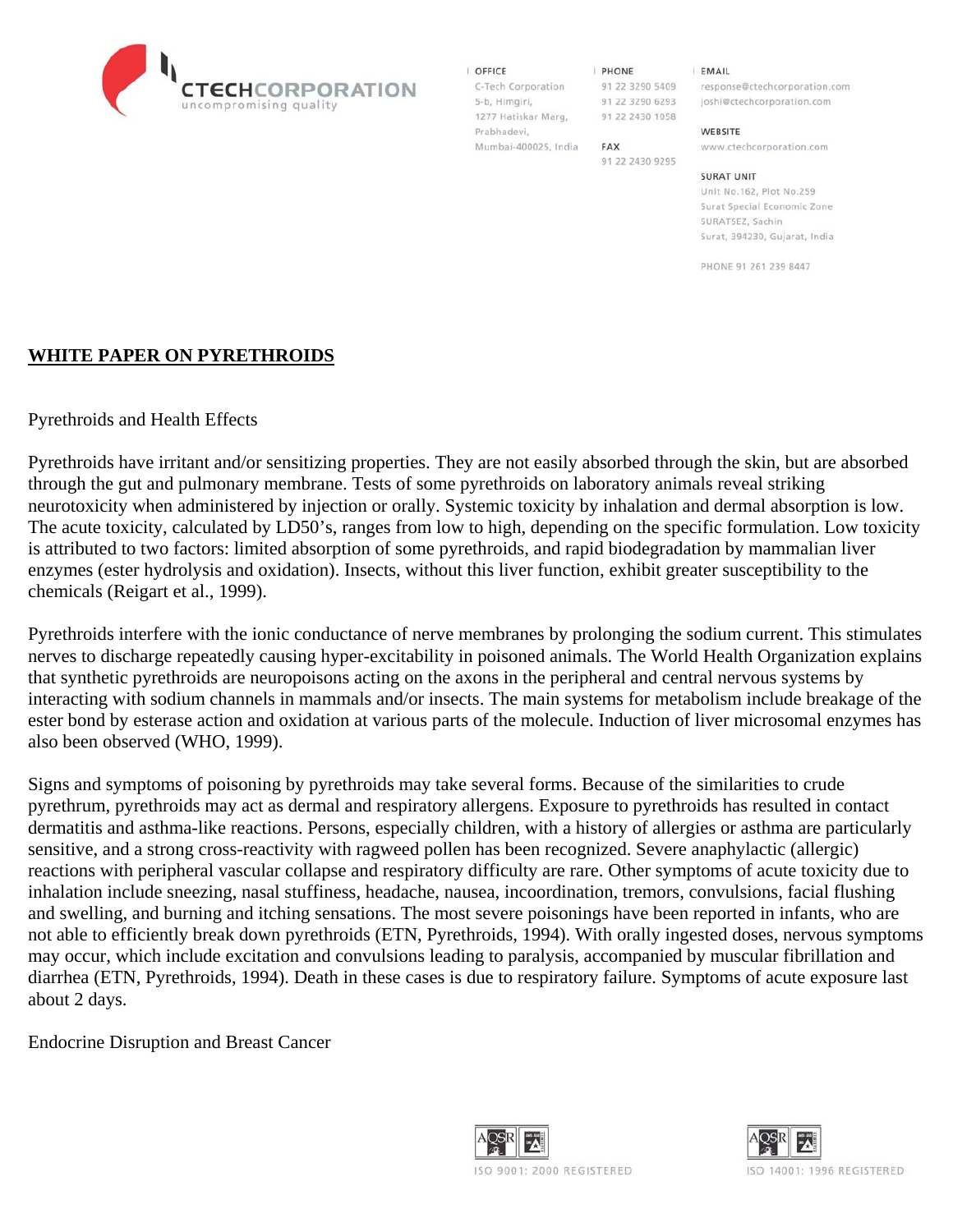I OFFICE 5-b, Himgiri, 1277 Hatiskar Marg, Prabhadevi,

Mumbai-400025, India

**I PHONE** 91 22 3290 6293 91 22 2430 1058

91 22 2430 9295

**FAX** 

**EMAIL** 

C-Tech Corporation 91 22 3290 5409 response@ctechcorporation.com joshi@ctechcorporation.com

#### WEBSITE

www.ctechcorporation.com

#### **SURAT UNIT**

Unit No.162, Plot No.259 Surat Special Economic Zone SURATSEZ, Sachin Surat, 394230, Gujarat, India

PHONE 91 261 239 8447

Many pyrethroids have also been linked to disruption of the endocrine system, which can adversely affect reproduction and sexual development, interfere with the immune system and increase chances of breast cancer. Pyrethroids contain human-made, or xenoestrogens, which can increase the amount of estrogen in the body (Garey et al., 1998). When tested, certain pyrethroids demonstrate significant estrogenicity and increase the levels of estrogen in breast cancer cells (Go et al., 1999). Because increased cell division enhances the chances for the formation of a malignant tumor in the breast, artificial hormones, like those found in pyrethroids, may increase breast cancer risk (PCBR, 1996). Some pyrethroids are classified by EPA as class C (possible human) carcinogens.

### Pyrethroids and the Environment

While the development of the synthetic pyrethroids was heralded with claims of selective toxicity to insects, both pyrethroids and pyrethrins are extremely toxic to aquatic organisms, including fish such as the bluegill and lake trout, with LC50 values less than 1.0 parts per billion. These levels are similar to those for mosquito, blackfly and tsetse fly larvae, often the actual target of the pyrethroid application. Lobster, shrimp, mayfly nymphs and zooplankton are the most susceptible non-target aquatic organisms (Mueller-Beilschmidt, 1990). The nonlethal effects of pyrethroids on fish include damage to the gills and behavioral changes.

Pyrethroids are moderately toxic to birds, with most LD50 values greater than 1000 mg/kg. Birds can also be indirectly affected by pyrethroids, because of the threat to their food supply. Waterfowl and small insectivorous birds are the most susceptible (Mueller-Beilschmidt, 1990). Because pyrethroids are toxic to all insects, both beneficial insects and pests are affected by pyrethroid applications. In some cases, predator insects may be susceptible to a lower dose than the pest, disrupting the predator-prey relationship.

### Pyrethroids Residues / Persistence

As mentioned before, pyrethroids are designed to breakdown more slowly than the naturally occurring pyrethrins. While pyrethrins, extremely sensitive to light, heat and moisture, break down in a few hours, the synthetic pyrethroids are stable and persist in the environment much longer. With a few exceptions, pyrethroids break down most quickly in direct sunlight, usually just a few days after application, with a few exceptions. However, in areas with limited sunlight, such as grain silos and subway tunnels, pyrethroids can persist for months. For more specific breakdown times see the sections below on bifenthrin, cypermethrin, deltamethrin, fenvalerate, permethrin, resmethrin and sumithrin.

### Synergists

Both pyrethroids and pyrethrins are often formulated with oils or petroleum distillates and packaged in combination with synergists, such as piperonyl butoxide (PBO) and n-octyl bicycloheptene dicarboximide (Gosselin et al., 1984). Synergists are added to increase the potency of the pesticide. A range of products from repellants to foggers to





ISO 9001: 2000 REGISTERED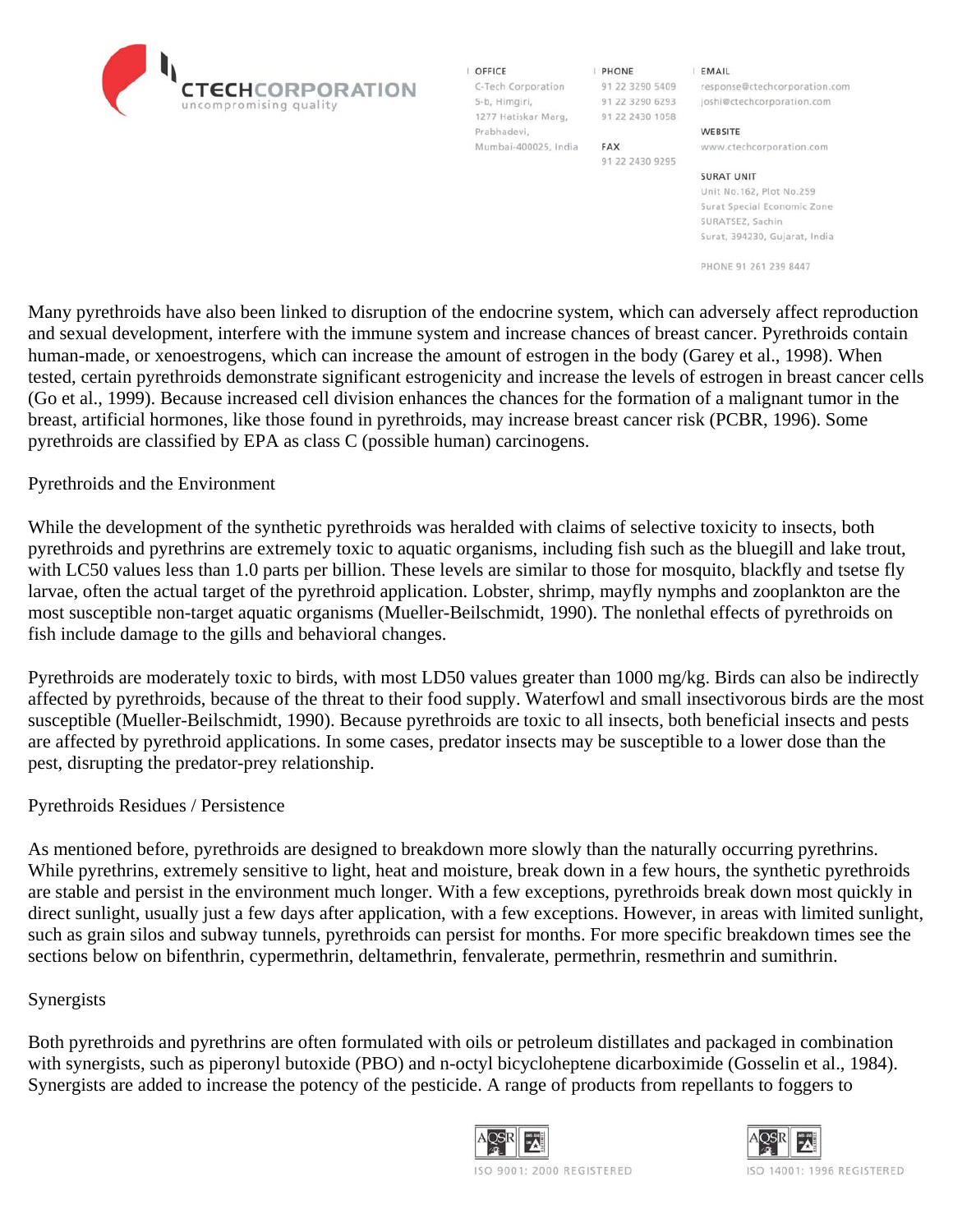I OFFICE 5-b, Himgiri, 1277 Hatiskar Marg, Prabhadevi, Mumbai-400025, India

**I PHONE** 91 22 3290 6293 91 22 2430 1058

91 22 2430 9295

FAX

**EMAIL** 

C-Tech Corporation 91 22 3290 5409 response@ctechcorporation.com joshi@ctechcorporation.com

#### WEBSITE

www.ctechcorporation.com

#### **SURAT UNIT**

Unit No.162, Plot No.259 Surat Special Economic Zone SURATSEZ, Sachin Surat, 394230, Gujarat, India

PHONE 91 261 239 8447

pediculicides (lice killers) to garden sprays contain synergists. Many formulations of synthetic pyrethroids, including ScourgeTM and AnvilTM, used along the East Coast for mosquito control to combat the West Nile Virus, contain the synergist PBO.

PBO inhibits important liver enzymes responsible for breakdown of some toxins, including the active ingredients of pesticides. Specifically, it has been shown to inhibit hepatic microsomal oxidase enzymes in laboratory rodents and interfere in humans. Because these enzymes act to detoxify many drugs and other chemicals, a heavy exposure to an insecticidal synergist may make a person temporarily vulnerable to a variety of toxic insults that would normally be easily tolerated. Symptoms of PBO poisoning include anorexia, vomiting, diarrhea, intestinal inflammation, pulmonary hemorrhage and perhaps mild central nervous system depression. Repeated contact may cause slight skin irritation. Chronic toxicity studies have shown increased liver weights, even at the lowest doses, 30 mg/kg/day. While not considered a carcinogen by EPA, animal studies have shown hepatocellular carcinomas, even treatments as low as 1.2% (Takahashi et al., 1994).

Bifenthrin (TalstarTM, BrigadeTM, CaptureTM)

Bifenthrin is an off-white to pale tan waxy solid, characterized by its slightly sweet smell. As a Restricted Use Pesticide, bifenthrin may only be purchased or applied by certified applicators or persons under the direct supervision of a certified applicator. EPA has registered bifenthrin for use on greenhouse ornamentals and cotton. Studies show bifenthrin to be relatively insoluble in water. Its half-life in soil can range anywhere from 7 days to 8 months depending on the soil type and the amount of air in the soil (ETN, Bifenthrin, 1995). Bifenthrin is one of a few synthetic pyrethroids that are relatively stable in direct sunlight. EPA has classified products containing bienthrin as toxicity class II ( $I = most toxic, IV = least toxic, and the word WARNING must appear on all product labels.$ 

Bifenthrin is moderately toxic to mammals when ingested (oral rat  $LD50 = 54$  to 70 mg/kg), and like all pyrethroids affects the central nervous system. Symptoms of poisoning include incoordination, tremor, salivation, vomiting, diarrhea, and irritability to sound and touch (ETN Bifenthrin, 1995). Although bifenthrin does not cause inflammation or irritation on human skin, it can cause a tingling sensation, lasting about 12 hours. A study on laboratory mice shows that bifenthrin causes gene mutation in white blood cells (ETN, Bifenthrin, 1995). EPA classifies bifenthrin as a Class C (possible human) carcinogen (EPA, 1997). Of concern in the environment, bifenthrin is very highly toxic to fish, crustaceans, other aquatic animals and bees, and is moderately toxic to birds. Scientists are particularly concerned about possible bioaccumulation in birds.

Bifenthrin



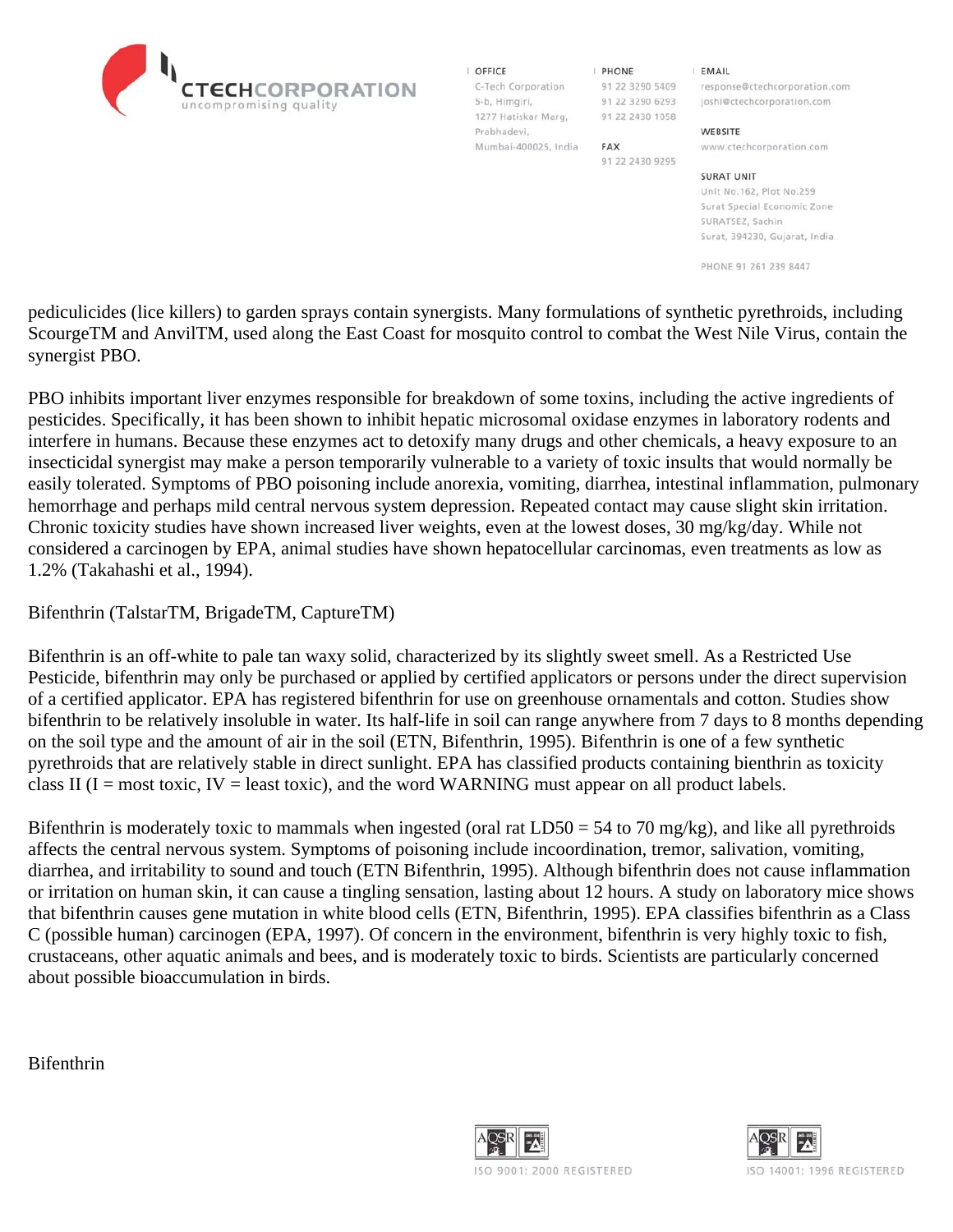

#### **OFFICE**

5-b, Himgiri, 1277 Hatiskar Marg, 91 22 2430 1058 Prabhadevi, Mumbai-400025, India FAX

**I PHONE** 

91 22 2430 9295

**EMAIL** 

C-Tech Corporation 91 22 3290 5409 response@ctechcorporation.com 91 22 3290 6293 joshi@ctechcorporation.com

#### WEBSITE

www.ctechcorporation.com

#### **SURAT UNIT**

Unit No.162, Plot No.259 Surat Special Economic Zone SURATSEZ, Sachin Surat, 394230, Gujarat, India

PHONE 91 261 239 8447

 Trade or other Names: Bifenthrin, Bifenthrin 100EC, Biflex, Bifenthrine, Brigade, Capture, FMC 54800, OMS3024, Torant (with Clofentezine), and Zipak (with Amitraz)

 Physical Properties: CAS Number: 82657-04-3 Description: Light brown, aromatic odour Molecular formula: Molecular weight: Melting point : 68-70.60C Solubility: Water - 0.1 mg/L. Bifenthrin is soluble in methylene chloride, acetone, chloroform, ether and toluene. It is slightly soluble in heptane and methanol. Specific gravity: 0.909

 Regulatory Status: AUSTRALIAN GUIDELINES NOHSC: no standard Schedule 6 poison (PESKEM, 1995). The pest control operator must be licensed under State legislation. OVERSEAS GUIDELINES US: Restricted Use Pesticide. Registered for use on greenhouse ornamentals and cotton. ADI: 0.015 mg/kg NOEL: 2.5 mg/kg/day (rat); 1.5 mg/kg/day (dog) RfD: 0.015 mg/kg/day

 Technical Info: CATEGORY: Pyrethroid USE

Domestic: Termiticide. Used as a pre-construction termite barrier.



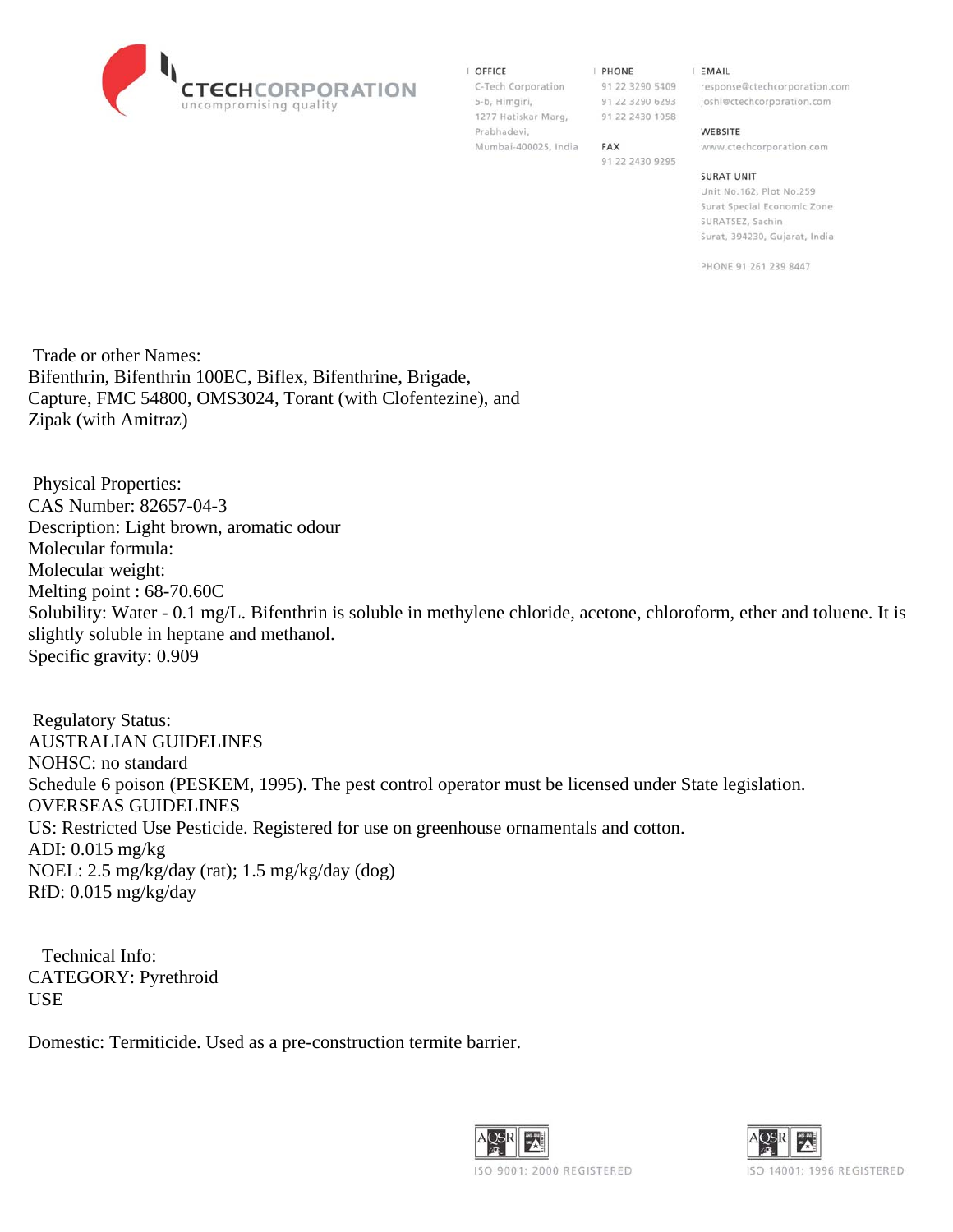

| OFFICE               |
|----------------------|
| C-Tech Corporation   |
| 5-b, Himgiri,        |
| 1277 Hatiskar Marg,  |
| Prabhadevi,          |
| Mumbai-400025, India |

| PHONE |  |  |                 |  |  |
|-------|--|--|-----------------|--|--|
|       |  |  | 91 22 3290 5409 |  |  |
|       |  |  | 91 22 3290 6293 |  |  |
|       |  |  | 91 22 2430 1058 |  |  |

91 22 2430 9295

FAX

**EMAIL** 

response@ctechcorporation.com joshi@ctechcorporation.com

#### WEBSITE

www.ctechcorporation.com

#### **SURAT UNIT**

Unit No.162, Plot No.259 Surat Special Economic Zone SURATSEZ, Sachin Surat, 394230, Gujarat, India

PHONE 91 261 239 8447

Agricultural: In the US registered for use on greenhouse ornamentals and cotton (Extoxnet). In Australia, registered for use on apples, bananas, carnations, cotton, ornamentals, pears and roses (PESKEM, 1995).

Industrial:

### ACUTE TOXICITY

Bifenthrin is moderately toxic to mammals when ingested (Extoxnet). Large doses may cause incoordination, tremor, salivation, vomiting, diarrhea, and irritability to sound and touch

Moderately irritating to the eyes. Contact with skin may be irritating. Dermal sensitisation may occur.

CHRONIC TOXICITY

Repeated exposure of laboratory animals to bifenthrin caused tremors.

Carcinogenic: The EPA has classified bifenthrin as a

Class C carcinogen, a possible human carcinogen (Extoxnet).

Mutagenic: Evidence of mutagenic effects from exposure to bifenthrin is inconclusive (Extoxnet).

Teratogenic: Bifenthrin does not demonstrate any teratogenic effects at the highest levels tested (100 ppm,

approximately 5.5 mg/kg/day) in a two-generation study in rats (Extoxnet).

Reproductive effects: The dose at which no toxic effect of bifenthrin is observed on the mother (maternal toxicity NOEL) is 1 mg/kg/day for rats and 2.67 mg/kg/day for rabbits (Extoxnet).

### FATE IN THE ENVIRONMENT

Low mobility in most types of soil. Its half-life in soil is 7 days to 8 months depending on the soil type and the amount of air in the soil. It is also relatively insoluble in water, so it has a low potential for contaminating groundwater (Extoxnet).

### ACTION ON ANIMALS

Bifenthrin is moderately toxic to many species of birds, very highly toxic to fish, crustaceans and aquatic animals, and is toxic to bees (Extoxnet). Toxic to fish.

LD50 oral: rat - 531 mg/kg LD50 rabbits (dermal): 2000 mg/kg

ACTION ON PLANTS Bifenthrin is not absorbed by plant foliage, nor does it translocate in the plant (Extoxnet).



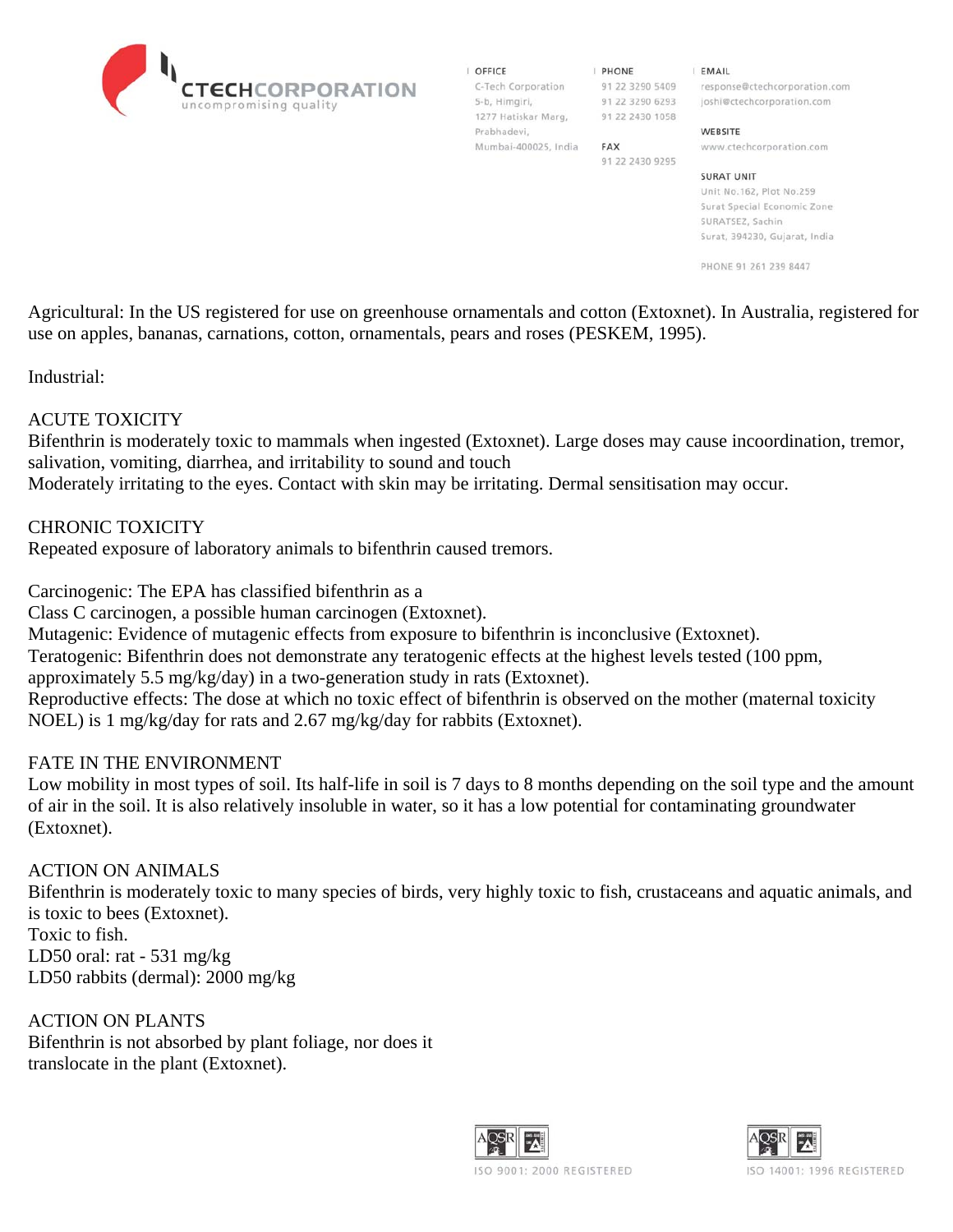| OFFICE              |
|---------------------|
| C-Tech Corporation  |
| 5-b, Himgiri,       |
| 1277 Hatiskar Marg. |

Prabhadevi,

Mumbai-400025, India

**I PHONE** 91 22 3290 6293 91 22 2430 1058

91 22 2430 9295

**FAX** 

**EMAIL** 

91 22 3290 5409 response@ctechcorporation.com joshi@ctechcorporation.com

#### WEBSITE

www.ctechcorporation.com

#### **SURAT UNIT**

Unit No.162, Plot No.259 Surat Special Economic Zone SURATSEZ, Sachin Surat, 394230, Gujarat, India

PHONE 91 261 239 8447

### REGULATORY STATUS

Bifenthrin is a Restricted Use Pesticide (RUP). It is for retail sale to and use only by certified applicators or persons under their direct supervision. It is only for the uses covered by the applicators certification (2). In the U.S., bifenthrin is registered for use on greenhouse ornamentals and cotton (4).

# INTRODUCTION

Bifenthrin is a member of the pyrethroid chemical class. It is an insecticide and acaricide which affects the nervous system and causes paralysis in insects (1, 2). It is very highly toxic to fish and aquatic organisms (2, 3). The U.S. EPA has classified bifenthrin as Toxicity Class II-moderately toxic. Products containing bifenthrin must bear the SIGNAL WORD: WARNING. It is available as an emulsifiable concentrate or a wettable powder (4).

# TOXICOLOGICAL EFFECTS

# ACUTE TOXICITY

Bifenthrin is moderately toxic to mammals when ingested. Large doses may cause incoordination, tremor, salivation, vomiting, diarrhea, and irritability to sound and touch (10). The dose at which half of the test animal die, the LD50, for bifenthrin is about 54 mg/kg in female rats and 70 mg/kg in male rats (5). The LD50 for rabbits whose skin is exposed to bifenthrin is greater than 2,000 mg/kg (2). Bifenthrin does not sensitize the skin of guinea pigs (3). Although it does not cause inflammation or irritation on human skin, it can cause a tingling sensation which lasts about 12 hours. It is virtually non-irritating to rabbit eyes (10).

### CHRONIC TOXICITY

### Reproductive Effects

The dose at which no toxic effect of bifenthrin is observed on the mother (maternal toxicity NOEL) is 1 mg/kg/day for rats and 2.67 mg/kg/day for rabbits. At higher doses, test animals had tremors (9). The dose at which no toxic effect is observed on development (developmental toxicity NOEL) is 1 mg/kg/day for rats and is greater than 8 mg/kg/day for rabbits (2).

### Teratogenic Effects

Bifenthrin does not demonstrate any teratogenic effects at the highest levels tested (100 ppm, approximately 5.5 mg/kg/day) in a two- generational study in rats (5).

Mutagenic Effects

Evidence of mutagenic effects from exposure to bifenthrin are inconclusive. Studies of mouse white blood cells were positive for gene mutation. However, other tests of bifenthrin's mutagenic effects, including the Ames test and studies in live rat bone marrow cells, were negative (2).

Carcinogenic Effects

There was no evidence of cancer in a 2-year study of rats who ate as much as 10 mg/kg/day of bifenthrin. However, an 87 week feeding study of mice with doses of 7, 29, 71, and 86 mg/kg showed a significantly higher, dose related trend of increased tumor incidence in the male urinary bladder (5, 9). The incidence was significantly increased at 86 mg/kg/day. Also, females had higher incidences of lung cancer than the controls at doses of 7 mg/kg and higher (9). The EPA has classified bifenthrin as a class C carcinogen, a possible human carcinogen (2, 5). Organ Toxicity



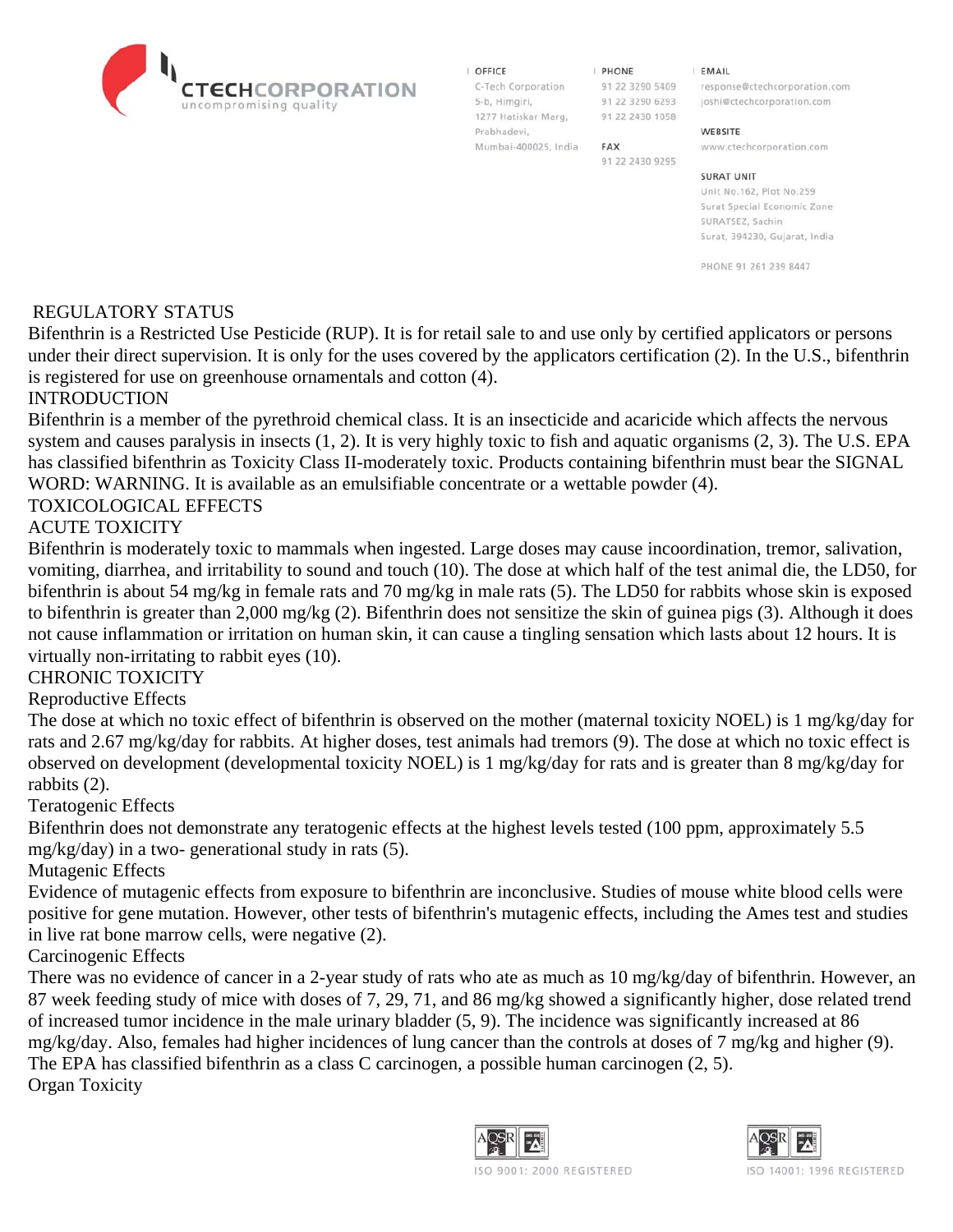I OFFICE 5-b, Himgiri, 1277 Hatiskar Marg, 91 22 2430 1058 Prabhadevi, Mumbai-400025, India

**I PHONE** 91 22 3290 6293

91 22 2430 9295

**FAX** 

**EMAIL** 

C-Tech Corporation 91 22 3290 5409 response@ctechcorporation.com joshi@ctechcorporation.com

#### WEBSITE

www.ctechcorporation.com

#### **SURAT UNIT**

Unit No.162, Plot No.259 Surat Special Economic Zone SURATSEZ, Sachin Surat, 394230, Gujarat, India

PHONE 91 261 239 8447

Pyrethroids are poisons that affect the electrical impulses in nerves, over-stimulating nerve cells causing tremors and eventually causing paralysis (2).

Fate in Humans and Animals

Bifenthrin is absorbed through intact skin when applied topically (10). It undergoes similar modes of breakdown within animal systems as other pyrethroid insecticides. In mammals, bifenthrin is rapidly broken down and promptly excreted. Rats treated with 4 to 5 mg/kg, excreted 70 % in the urine and 20% in the feces within 7 days. After 7 days, the remaining bifenthrin was found accumulated in tissues with high fat content such as the skin and fat in males and females and the ovaries of females (9). Bifenthrin is less toxic to warm-blooded animals, such as mammals, than to cold-blooded animals (10).

### ECOLOGICAL EFFECTS

Effects on Birds

Bifenthrin is moderately toxic to many species of birds (1). The dietary concentration (8 day) at which half of the test animals die, the LC50, is 1,280 ppm for mallard ducks and 4,450 ppm for bobwhite quail (7). The acute oral LD50 is 1,800 mg/kg for bobwhite quail and 2,150 mg/kg for mallard ducks. There is concern about possible bioaccumulation in birds (5).

Effects on Aquatic Organisms

Bifenthrin is very highly toxic to fish, crustaceans and aquatic animals (1, 2). The LC50 after a 96-hour exposure is 0.00015 mg/l for rainbow trout, 0.00035 mg/l for bluegill, and 0.0016 mg/l for Daphnia (4, 5). Because of its low water soilubility and high affinity for soil, bifenthrin is not likely to be found in aquatic systems.

Effects on Other Animals (Nontarget species)

Bifenthrin is toxic to bees (3).

### ENVIRONMENTAL FATE

Breakdown of Chemical in Soil & Groundwater

Bifenthrin does not move in soils with large amounts of organic matter, clay and silt. It also has a low mobility in sandy soils that are low in organic matter. Bifenthrin is relatively insoluble in water, so there are no concerns about groundwater contamination through leaching. It's half-life in soil, the amount of time it takes to degrade to half of its original concentration, is 7 days to 8 months depending on the soil type and the amount of air in the soil (2, 3).

Breakdown of Chemical in Vegetation

Bifenthrin is not absorbed by plant foliage, nor does it translocate in the plant (5).

PHYSICAL PROPERTIES AND GUIDELINES

Bifenthrin is an off-white to pale tan waxy solid with a faint, slightly sweet smell (5). It is photostable, stable to hydrolysis, has minimal volatility, and is stable in storage. It has a negative temperature coefficient, so it works better at lower temperatures (8).

Physical Properties: CAS #: 82657-04-3



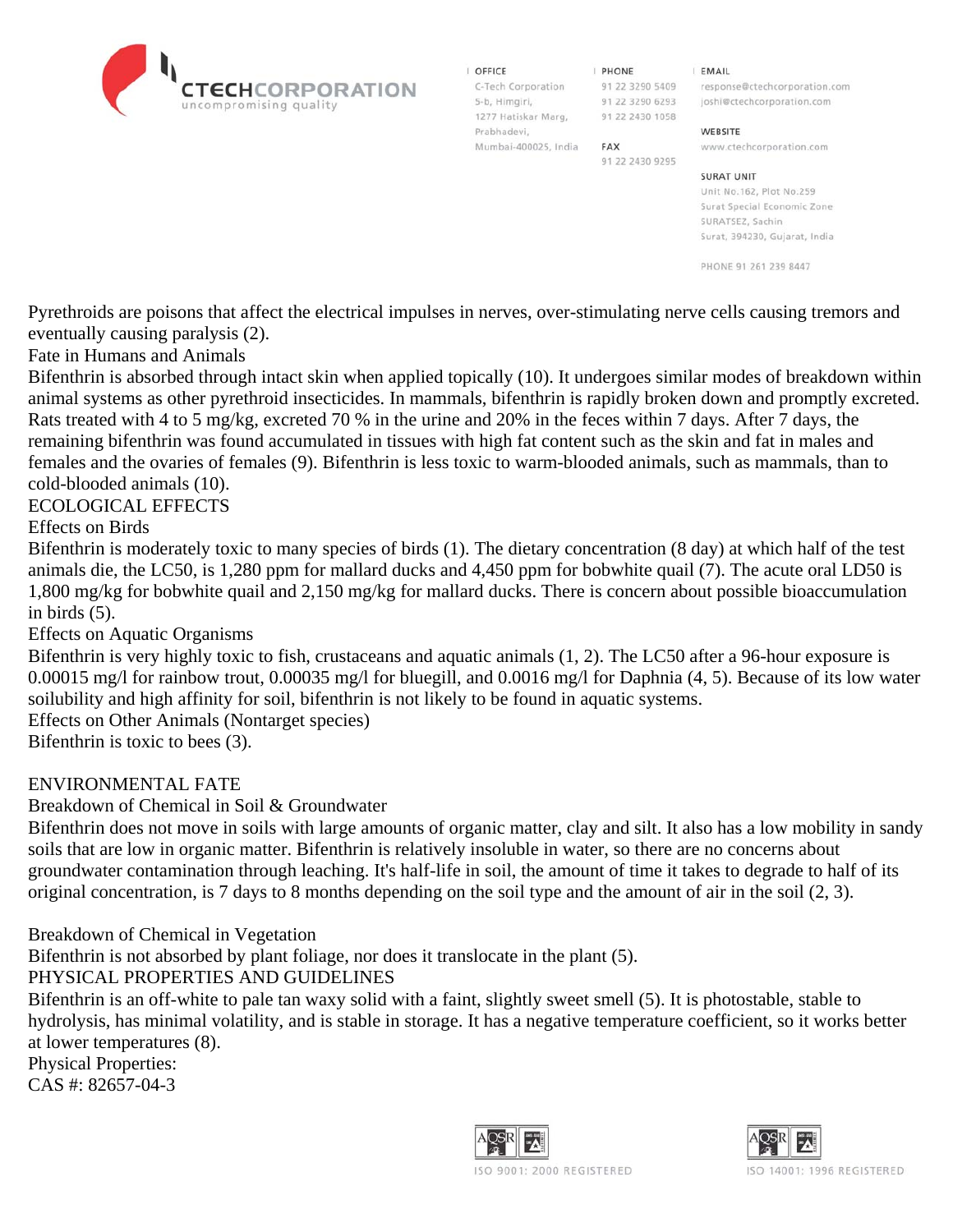

| OFFICE               |  |
|----------------------|--|
| C-Tech Corporation   |  |
| 5-b, Himgiri,        |  |
| 1277 Hatiskar Marg,  |  |
| Prabhadevi,          |  |
| Mumbai-400025, India |  |

```
I PHONE
91 22 3290 6293
91 22 2430 1058
```
FAX 91 22 2430 9295 **EMAIL** 

91 22 3290 5409 response@ctechcorporation.com joshi@ctechcorporation.com

#### WEBSITE

www.ctechcorporation.com

#### **SURAT UNIT**

Unit No.162, Plot No.259 Surat Special Economic Zone SURATSEZ, Sachin Surat, 394230, Gujarat, India

PHONE 91 261 239 8447

Chemical Name: (2-methyl-1, 1-biphenyl-3-y1)-methyl-3-(2-chloro-3,3,3-trifluoro-1-propenyl)-2,2-dimethyl cyclopropanecarboxylate Melting point: 68-70.6 degrees C (5) Solubility in water: 0.1 mg/l (4) Solubility in solvents: Bifenthrin is soluble in methylene chloride, acetone, chloroform, ether and toluene. It is slightly soluble in heptane and methanol (4). Partition Coefficient (octonal/water)  $Kow = 1,000,000$  (4)

Exposure Guidelines: ADI: 0.015 mg/kg (4) NOEL: 2.5 mg/kg/day (rat); 1.5 mg/kg/day (dog) (2, 6) RfD: 0.015 mg/kg/day (6)

Soil:

Residual soil activity: Bifenthrin is generally active in the soil. Some bifenthrin is absorbed from the soil by plants. Adsorption: Bifenthrin is immobile in soil containing large amounts of organic matter, clay and silt. Mobility is low in soils with low exchange capacity such as sandy soil not containing much organic matter. Bifenthrin tightly binds to soil soon after application.

Persistence and agents of degradation: Bifenthrin remains unchanged in the soil for varying lengths of time, depending on soil texture and organic matter content. The half-life of bifenthrin can range from 7 days to 8 months. Degradation is dependent upon oxidative microbial activity on soil-bound bifenthrin.

Metabolites/degradation products and potential environmental effects: The main break-down products of bifenthrin in the soil are 2-methyl-3-phenyl-benzyl alcohol, 2-methyl-3-phenylbenzoic acid, 2-methyl-3-phenylbenzaldehyde, 4' hydroxy bifenthrin, and cis,trans-4-(2-chloro-3,3,3-trifluoro-1-propenyl)-3,3-dimethylcyclopropanecarboxylic acid. Aerobic soil degradation and metabolism studies conducted by the manufacturer and accepted by the EPA indicate that the metabolites are futher degraded by conversion to carbon dioxide. The level of metabolites detected in these studies was not significant.

Non-target toxicity:

Soil microorganisms: Insufficient information available.

Plants: Bifenthrin is not toxic to most plants.

Aquatic animals: Bifenthrin is highly toxic to fish and aquatic invertebrate animals. It builds up (bioaccumulates) in fish. Acute toxic level:

species LC50 Source Table fish 0.10-0.18 ppb (Table II, Aquatic) water flea 1.6 ppb (Table II, Aquatic)



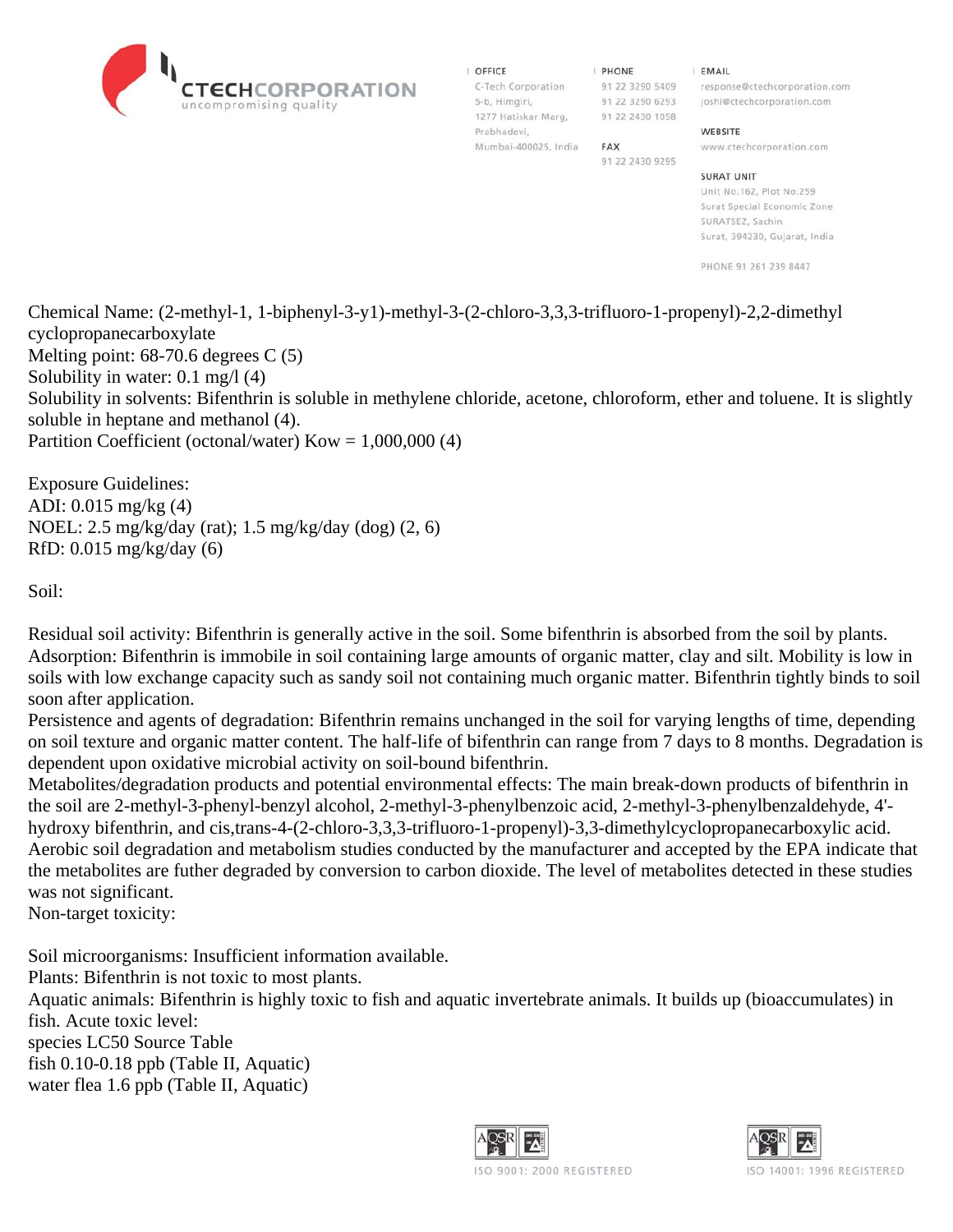

| <b>OFFICE</b>      |  |  |  |
|--------------------|--|--|--|
| C-Tech Corporation |  |  |  |
| 5-b, Himgiri,      |  |  |  |
| 1277 Hatiskar Mary |  |  |  |

Mumbai-400025, India FAX

Prabhadevi,

**I PHONE** 1277 Hatiskar Marg, 91 22 2430 1058

91 22 2430 9295

**EMAIL** 

91 22 3290 5409 response@ctechcorporation.com 91 22 3290 6293 joshi@ctechcorporation.com

#### WEBSITE

www.ctechcorporation.com

#### **SURAT UNIT**

Unit No.162, Plot No.259 Surat Special Economic Zone SURATSEZ, Sachin Surat, 394230, Gujarat, India

PHONE 91 261 239 8447

Terrestrial animals: Bifenthrin is slightly toxic to birds and moderately toxic to mammals. It is highly toxic to bees. Bifenthrin is toxic to many insects, mites and spiders. Acute toxic level: species LD50 Source Table mallards 2,150 mg/kg (Table II, Avian) quail 1,800 mg/kg (Table II, Avian) honey bee 0.0146 micrograms/bee ---

Threatened and endangered species: The use of bifenthrin is prohibited in areas where its use may result in exposure of endangered species to bifenthrin. Prior to use in a particular county contact the local extension service for procedures and precautions to use to protect endangered species.

--------------------------------------------------------------------------------

V. Toxicology Data

--------------------------------------------------------------------------------

Acute toxicity:

Acute oral toxicity: In tests in rats, the acute oral LD50 for bifenthrin was 53.8 mg/kg for females and 70.1 mg/kg for males. (Toxicity Category II, Table I, Oral)

Acute dermal toxicity: The acute dermal LD50 for bifenthrin was >2,000 mg/kg in rabbits. (Toxicity Category III, Table I, Dermal)

Primary irritation score: Bifenthrin has not been shown to be a skin irritant.

Primary eye irritation: In tests in rabbits, bifenthrinwas virtually nonirritating to the eyes.

Acute inhalation: The LC50 in rats was 1.86 mg/L for the Capture 2EC formulation.

--------------------------------------------------------------------------------

Chronic toxicity:

Carcinogenicity: In a 2 year study in rats fed up to 200 ppm, bifenthrin showed no evidence of carcinogenicity. In an 87 to 92 week study in mice, there was an increase in the number of bladder tumors at the highest dose tested (600 ppm in the feed).